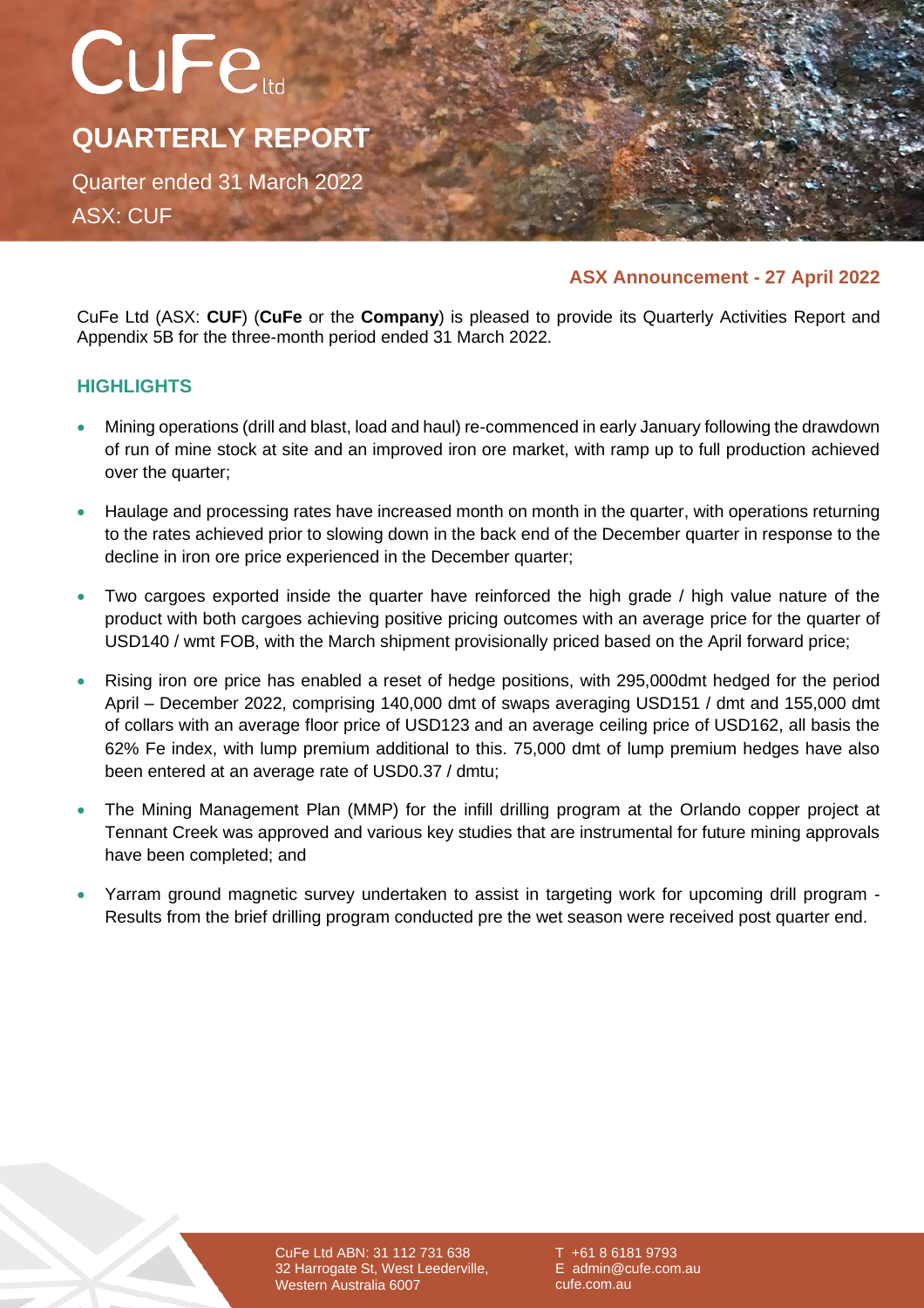# **OPERATIONS**

#### *JWD IRON ORE PROJECT (Western Australia, CUF 60%)*

Against the backdrop of an improving iron ore market, the focus of operations for the JWD Iron Ore Project (**JWD**, **JWD Project**) in this quarter has been on recommencement and ramp-up of mining (drill and blast, load and haul), and in parallel increasing both processing and haulage capacity.

#### **Key points for the quarter include:**

- Part cargo of 30,000t (100%) completed loading on 27 January, followed by a full cargo of approximately 60,000t that completed loading on the 19 March;
- Mining operations (drill and blast, load and haul) re-commenced, with ramp up to full production achieved in the quarter including record Total Material Movement in March 2022;
- Additional haulage contractor introduced, increasing the rate of haulage to port;
- Post the successful trial of a higher payload 60m quad road train (reported in the previous quarter), the Company this quarter continued to work with key stakeholders on the next steps (including necessary approvals) required to commence the introduction of 60m road trains to the fleet. Post the quarter end, the Company executed an agreement with Main Roads WA related to an intersection upgrade. This important milestone will facilitate contractors being able to submit permit applications for the use of 60m road trains on the haul route between the mine and the port in Geraldton.
- Crushing and screening circuit has been changed out, resulting in a larger jaw crusher and sizing screen to support improved reliability and an increase in processing capacity for JWD; and
- Iron Ore prices have continued to firm over the quarter, with 62% index prices increasing from USD119/dmt at the end of December to USD158 at the end of March. JWD, being a producer of highgrade lump, has further benefited from an increase in lump premiums from 20c per dry metric tonne unit (**dmtu**) for September to 31c per dmtu at the end of March.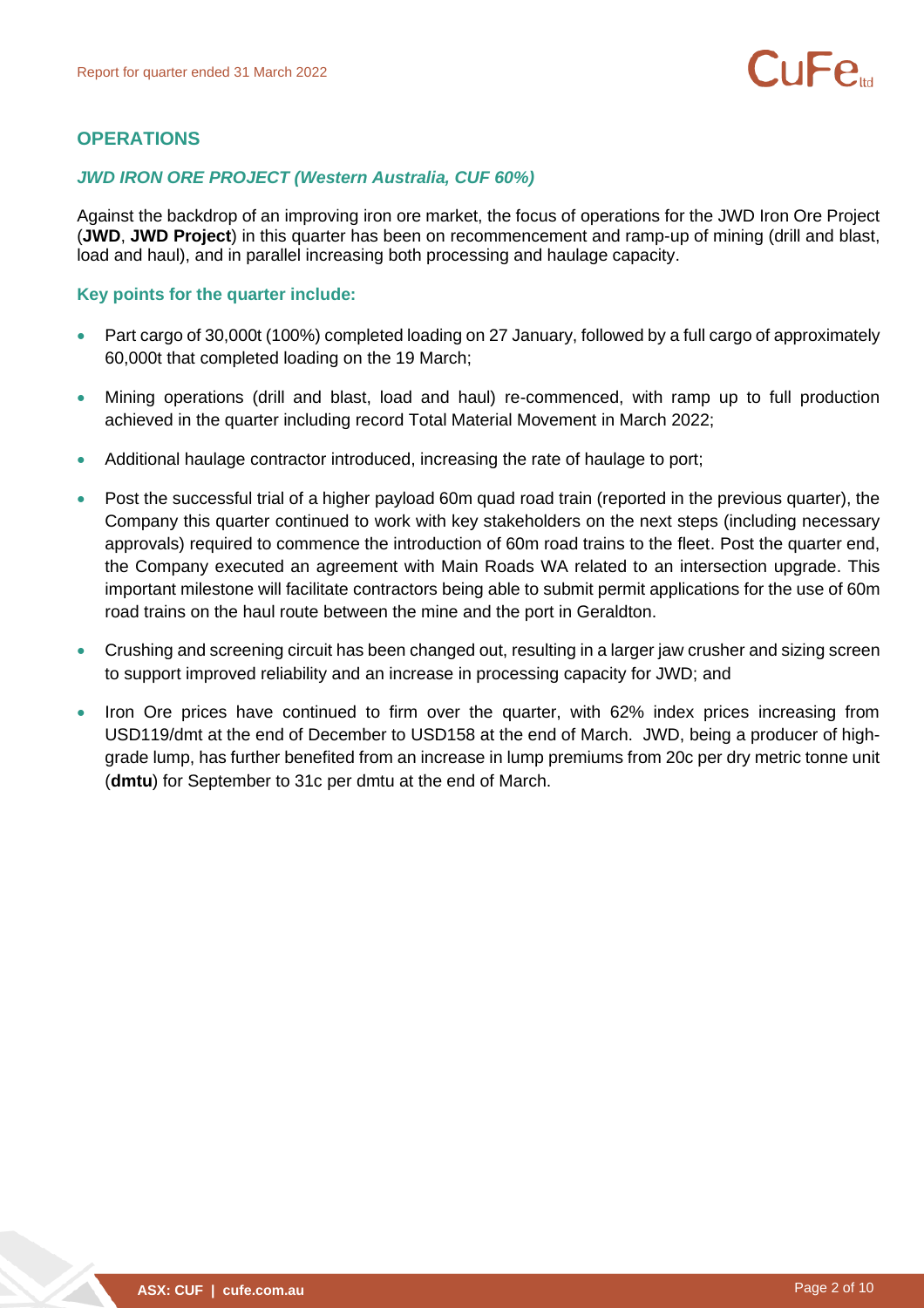# **CuFe**



*Figure 1: JWD Pit and Waste Dump March 2022*

# **Operations Summary**

| <b>Production Summary (100%)</b> | <b>Measure</b> | <b>Q2 FY22</b> | <b>Q3 FY22</b> | Var (%) |
|----------------------------------|----------------|----------------|----------------|---------|
| Total material moved             | <b>BCM</b>     | 21,634         | 203,443        | 840%    |
| Ore mined                        | wmt            | 47,427         | 200,888        | 324%    |
| Ore processed                    | wmt            | 102,677        | 135,250        | 32%     |
| Ore hauled to port               | wmt            | 79,643         | 80,894         | 2%      |
| Ore shipped                      | wmt            | 119,804        | 89,328         | (25%)   |
| <b>Inventory</b>                 |                |                |                |         |
| <b>ROM</b>                       | wmt            | 58,316         | 123,684        | 112%    |
| <b>Site Finished Product</b>     | wmt            | 4,688          | 17,462         | 272%    |
| Port                             | wmt            | 21,633         | 13,199         | (39%)   |
| Revenue (FOB)                    | US\$/wmt       | 100.56         | 139.89         | 39%     |
| Revenue (FOB)                    | A\$/wmt        | 138.78         | 195.26         | 41%     |
| Hedging Gains / (losses)         | A\$/wmt        | 65.53          | (18.91)        | (129%)  |
| <b>Total Revenue</b>             | A\$/wmt        | 204.31         | 176.35         | (14%)   |
| C1 Costs (\$/wmt Shipped)        | A\$/wmt        | 130.92         | 144.56         | (10%)   |
| C1 Costs (\$/wmt by Activity)    | A\$/wmt        | 119.48         | 136.36         | (14%)   |

Note: All numbers are on a 100% JV basis, Cufe share 60%

# **Key points:**

• Substantial cash invested in rebuilding inventory across the value chain following the recommencement of mining activities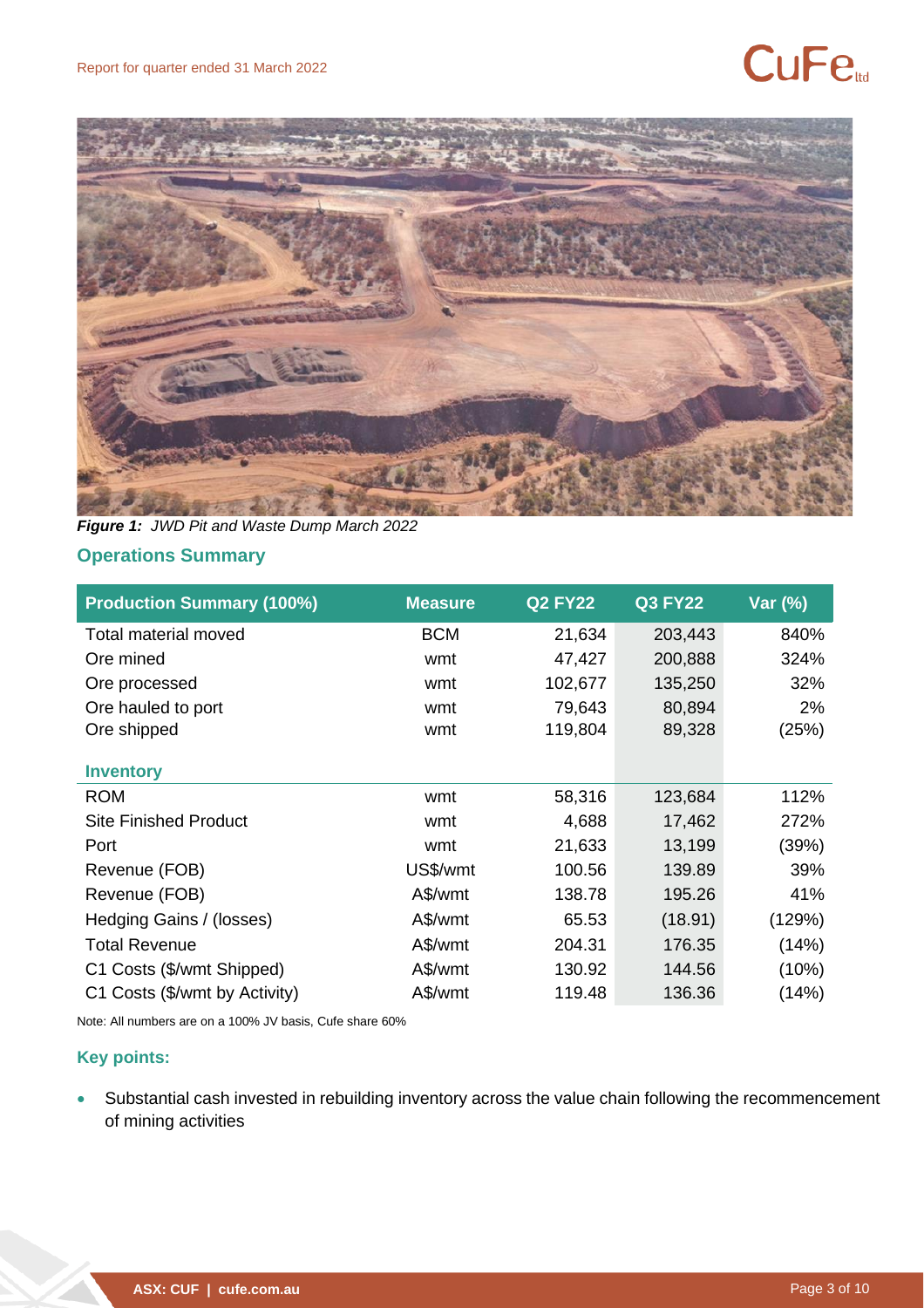- Shipped tonnes were down on the prior quarter as operations were slowed during the December quarter due to the rapid fall in iron ore prices, limiting material available for sale in the March quarter
- Realised FOB pricing of US\$139.89/wmt FOB basis compares favourably to prices reported by other West Australian iron ore producers for the quarter and represents a premium to the 62% index price
- A provisional hedge loss occurred via the mark to market of the April hedge position versus the April forward price, the final position will be known once the April price is finalised. All hedge positions from May onwards are set at substantially higher price levels than April and are presently "in the money" on a provisional basis, with 140,000dmt of swaps averaging USD151/dmt and 155,000dmt of collars with an average floor price of USD123 and an average ceiling price of USD162
- C1 Cost per tonne Shipped were negatively impacted by lower sales volumes increasing unit costs as a result of less fixed cost dilution. The C1 Cost by Activity increase was driven predominantly by increased haulage costs resulting from higher fuel prices and higher contractor profit share (haulage rates linked to realised iron ore sales price), two separate wet weather events within the quarter that increased road maintenance costs, and one-off costs associated with changing out the crushing and screening plant. Costs are expected to reduce over coming quarter as full production rates are achieved.

# **DEVELOPMENT AND EXPLORATION PROJECTS**

The Company holds, or has rights or interests in, various tenements prospective for iron ore, gold and base metals located in Western Australia and the Northern Territory. The Company's main focus is its iron ore assets in Western Australia (JWD Iron Ore Project) and the Northern Territory (Yarram Iron Ore Project), and development of the recently acquired Tennant Creek Copper Project in the Northern Territory. The remaining projects are all subject to various joint venture agreements for which the Company does not have operational control.

## *Yarram Mining Rights (Northern Territory)*

The Company holds a 50% interest in Gold Valley Iron and Manganese Pty Ltd, the owner of the iron ore rights over the Yarram project, located some 110km from Darwin Port.

A short drilling program was commenced at Yarram in the December quarter before being shut-down by adverse drilling conditions following the early arrival of the wet season. Results from the holes drilled were expected to be received in the March quarter but delays at the laboratory, predominately attributable to Covid, delayed the results being received until post quarter end.

During the quarter the company undertook a ground based gravity geophysics survey over a portion of the Yarram tenure to assist in further refining exploration targets for recommencement of drilling in the dry season, with the results of the survey also received after quarter end. See the Company's ASX announcement dated 27 April 2022 for details of results of the drilling and gravity geophysics survey.

#### *Tennant Creek Mining Rights (Northern Territory)*

The Company reported in its December Quarterly the completion of a deal to acquire a 60% interest in copper / gold assets at Tennant Creek in the Northern Territory from Gecko Mining Company Pty Ltd.

Work associated with the approvals process has continued this quarter along with certain packages of work related to delivering a pre-feasibility study (**PFS**) at the end of December 2022 centered around an open pit cut-back to the existing Orlando open pit: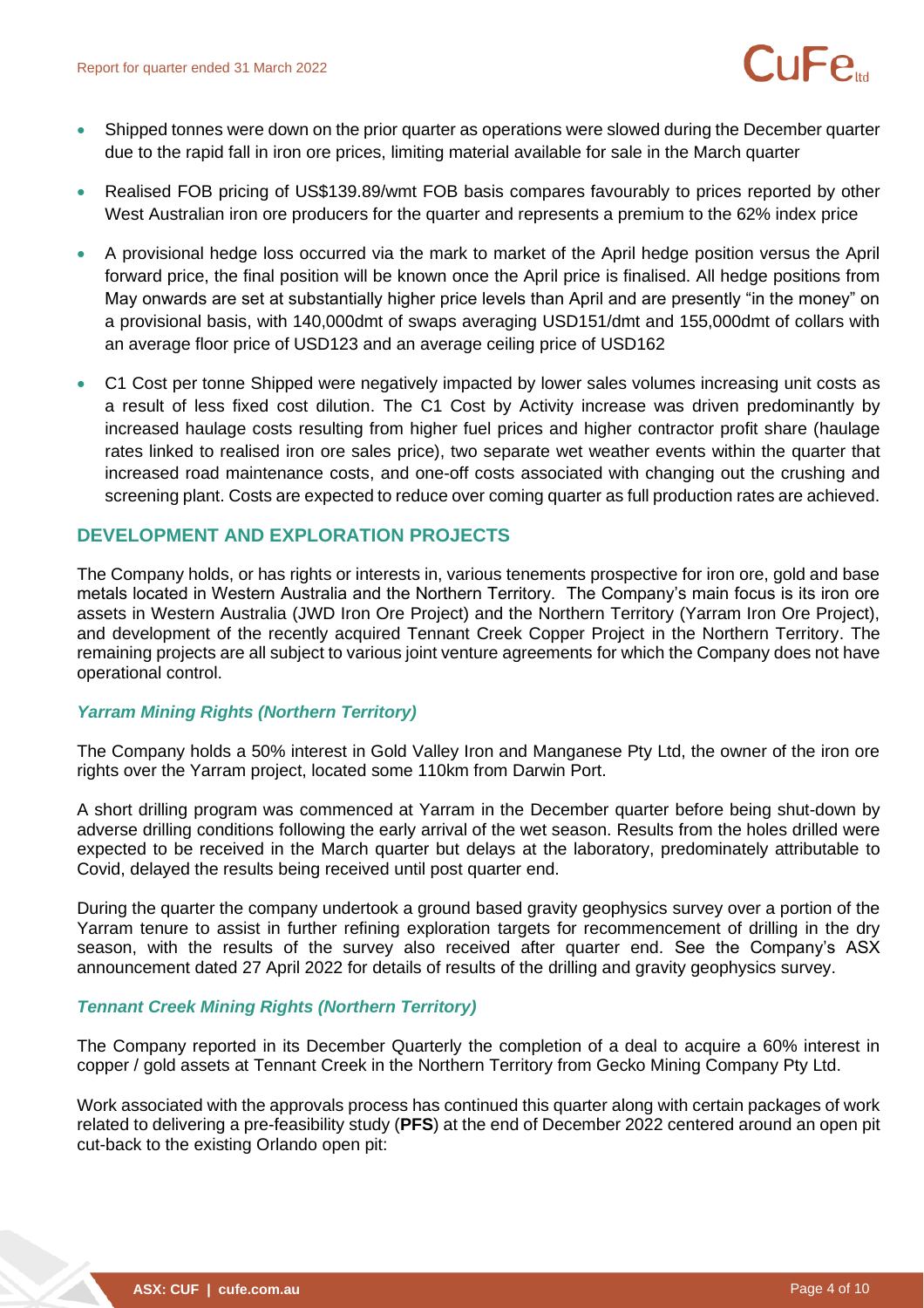- A geological review of the existing drillhole information and existing core located at Tennant Creek was completed to define a preliminary infill drilling program. Relevant core located at Tennant Creek was sorted in preparation for transfer to Perth. Post the quarter end the core has now been received in Perth and a review will be undertaken by the Geotechnical and Metallurgical consultants to ascertain what additional core may be required as part of the planned infill drilling program;
- The Mining Management Plan (MMP), required for the drilling program, was submitted and approved in the March quarter;
- The Company submitted an AAPA application for the drilling program in December 2021. The desktop review component of this process is now complete with the remaining fieldwork component waiting on government departmental resources and traditional owners to become available;
- Wet season surface water sampling is now complete;
- Flora and fauna surveys have now been completed;
- A groundwater assessment, important to both the approvals process and operational considerations for the project, commenced in March with the appointment of SLR Consulting; and
- A scoping study level of assessment has been commissioned with Tetratech Coffey to look at various options for tailings storage.



*Figure 2: Existing Orlando Copper / Gold pit*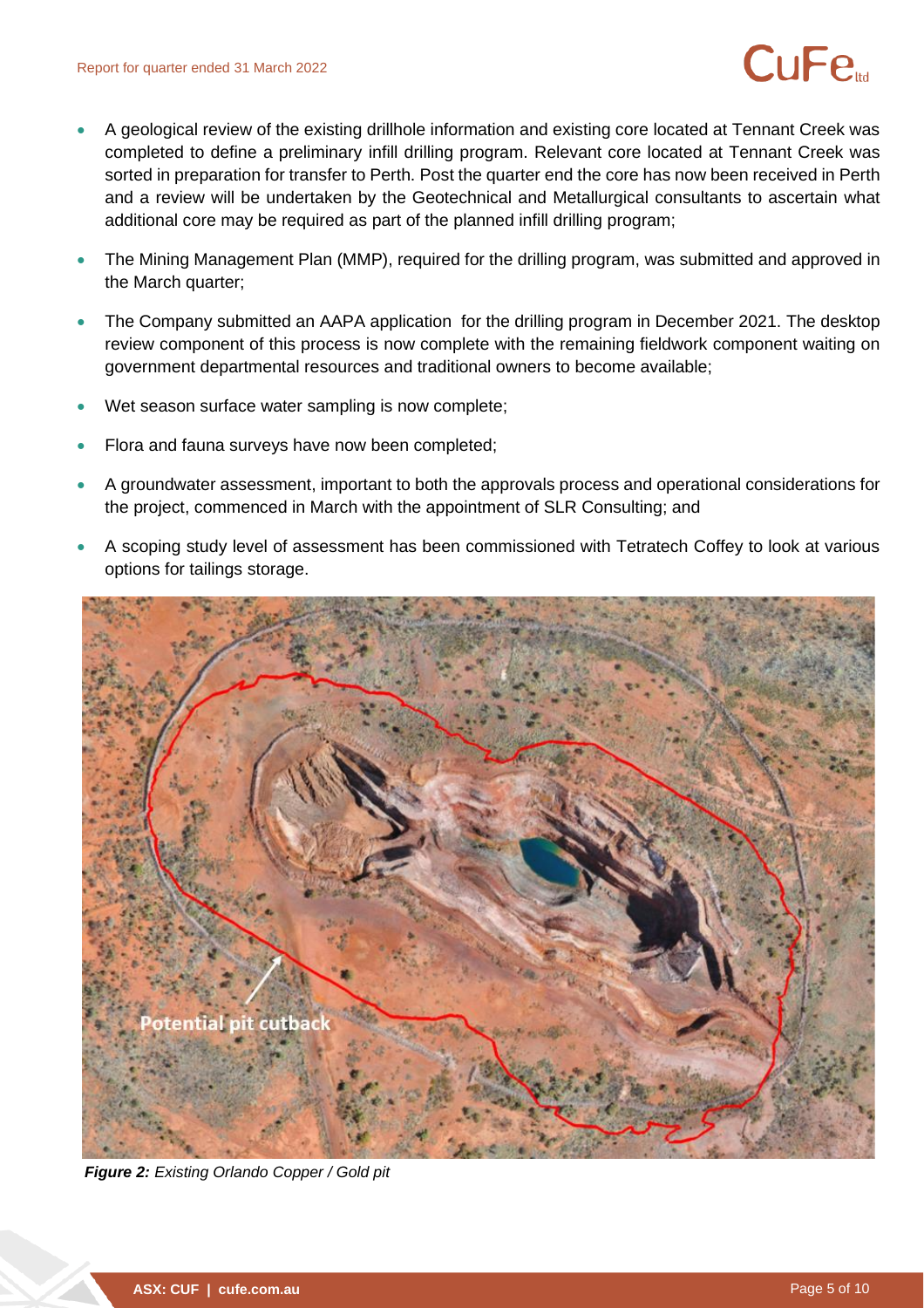

## *Bryah Basin Joint Venture Projects - CUF 20% rights*

CUF, via its wholly owned subsidiary Jackson Minerals Pty Limited (**Jackson Minerals**), has a 20% interest in tenements in the highly prospective Bryah Basin proximal to Sandfire Resources NL (**SFR**) Doolgunna Project and DeGrussa copper gold mine. The Bryah Basin Project tenements are subject to joint ventures and farm-ins with Billabong Gold Pty Ltd (**Billabong**), Alchemy Resources (Three Rivers) Ltd (**ALY**), Auris Minerals Ltd (**AUR**) and SFR. SFR is currently actively exploring the area.

# **CORPORATE**

#### *Financial Position*

Cash available at the end of the March 2022 quarter was \$9.3m.

#### *Payments to Related Parties and their Associates*

In accordance with ASX Listing Rule 5.3.5, payments to related parties of the Company and their associates during the quarter totaled \$162,885. The Company advises that \$112,500 of this relates to Director fees. Refer to the Remuneration Report in the Annual Report for further details on director remuneration. An amount of \$150 was paid to Cyclone Metals Limited (a company of which Mr Tony Sage is a director) for reimbursement of general corporate expenses attributable to CUF. An amount of \$1,485 was paid to European Lithium Limited (a company of which Mr Tony Sage is a director) for reimbursement of general corporate expenses attributable to CUF. An amount of \$48,750 was paid to Okewood Pty Ltd (a company of which Mr Tony Sage is a director) for office rent expense (\$18,750) and for reimbursement of Covid 19 test kits purchased in bulk (\$30,000). These amounts are included at Item 6.1 of the Appendix 5B.

#### *Expenditure on mining exploration activities*

In accordance with ASX Listing Rule 5.3.1, the Company advises its exploration and evaluation expenditure during the March 2022 quarter totaled \$282k. This amount is included at Item 1.2(a) of the Appendix 5B. Key expenditure this quarter in respect of the Yarram Project and Tennant Creek Project included payments to geological and technical consultants, environmental, drilling, tenement rents and rates, and tenement management costs. Refer to Projects overview section above for details of exploration activities conducted during the quarter.

#### *Expenditure on mining production and development activities*

In accordance with ASX Listing Rule 5.3.2, the Company advises its mining production and development expenditure during the March 2022 quarter totaled \$5,834k (CUF's net share) in respect of the JWD Project. This amount is included at Items 1.2(b) and 1.2(c) of the Appendix 5B. Key expenditure this quarter related to mining contractor costs, haulage costs, port costs, royalties attached to two shipments completed in the March 2022 quarter. Refer to Projects overview section above for details of development activities conducted during the quarter.

#### *Securities*

There were no movements in shares during the March 2022 quarter.

Movements in options during the March 2022 quarter were as follows:

• 3,000,000 unlisted options at \$0.025 expired on 31 March 2022.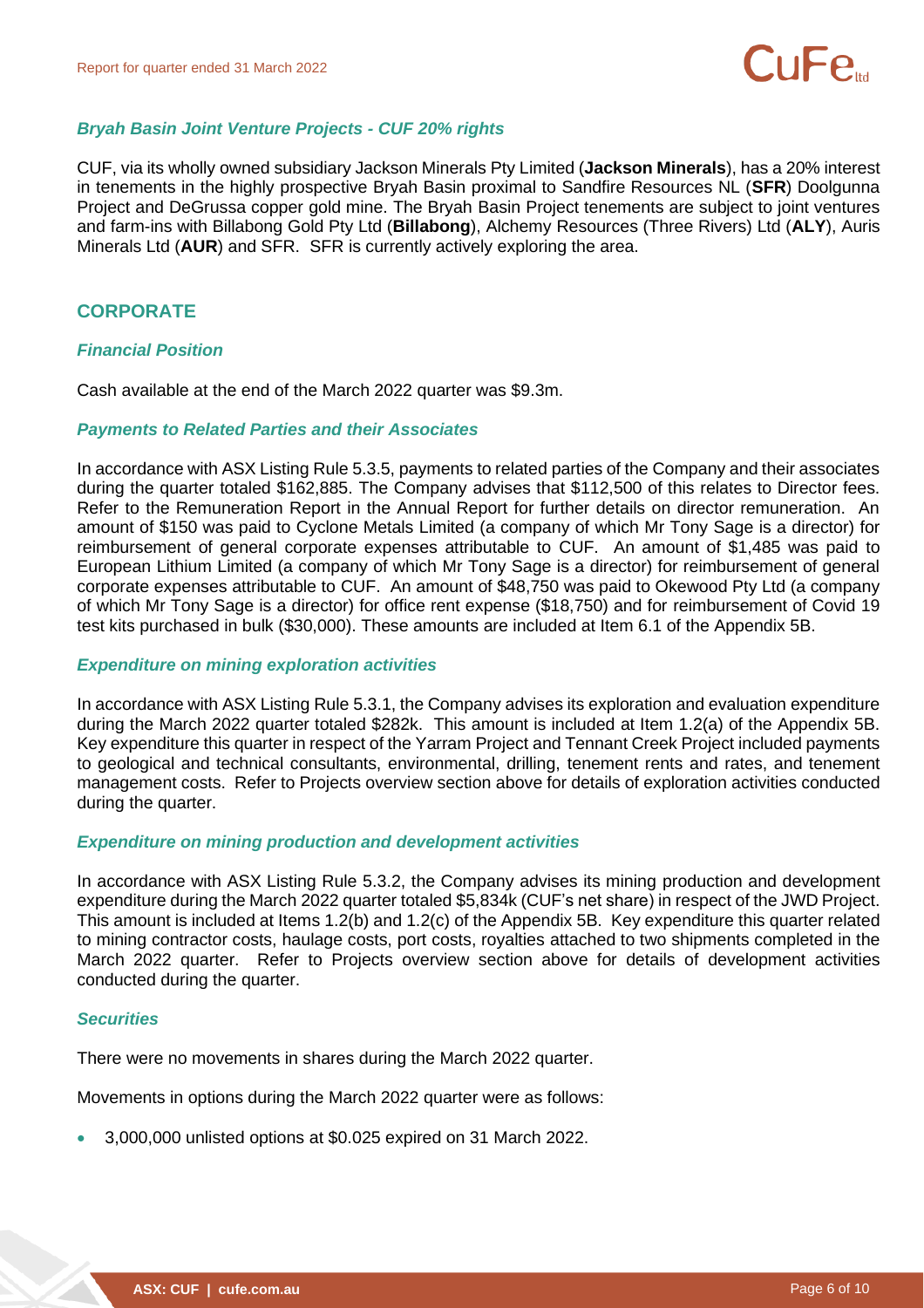Announcement released with authority of the CuFe Board of Directors.

+61 8 6181 9793 @CuFeLtd

For further information please contact:

#### **Investor Relations Follow us**

 $\mathbf{C}$ 

 $\boldsymbol{\times}$ 

ir@cufe.com.au current in the CuFeLtd

#### **Important Notice**

*Some of the statements appearing in this announcement may be in the nature of forward-looking statements. You should be aware that such statements are only predictions and are subject to inherent risks and uncertainties. Those risks and uncertainties include factors and risks specific to the industries in which the Company operates and proposes to operate as well as general economic conditions, prevailing exchange rates and interest rates and conditions in the financial markets, among other things. Actual events or results may differ materially from the events or results expressed or implied in any forwardlooking statement. No forward-looking statement is a guarantee or representation as to future performance or any other future matters, which will be influenced by a number of factors and subject to various uncertainties and contingencies, many of which will be outside the Company's control.* 

*The Company does not undertake any obligation to update publicly or release any revisions to these forward-looking statements to reflect events or circumstances after today's date or to reflect the occurrence of unanticipated events. No representation or warranty, express or implied, is made as to the fairness, accuracy, completeness or correctness of the information, opinions or conclusions contained in this announcement. To the maximum extent permitted by law, none of the Company, its Directors, employees, advisors or agents, nor any other person, accepts any liability for any loss arising from the use of the information contained in this announcement. You are cautioned not to place undue reliance on any forward-looking statement. The forward-looking statements in this announcement reflect views held only as at the date of this announcement.* 

*This announcement is not an offer, invitation or recommendation to subscribe for, or purchase securities in the Company. Nor does this announcement constitute investment or financial product advice (nor tax, accounting or legal advice) and is not intended to be used for the basis of making an investment decision. Investors should obtain their own advice before making any investment decision. By reviewing or retaining this announcement, you acknowledge and represent that you have read, understood and accepted the terms of this important notice.*

#### **Competent Person Statement**

The information in this report is compiled and collected by Mr Olaf Frederickson, who is a Member of the Australasian Institute of Geoscientists. Mr Frederickson has sufficient experience that is relevant to the style of mineralisation, type of deposit under consideration and to the activity being undertaken to qualify as a Competent Person as defined in the 2012 edition of the Australasian Code for Reporting of Exploration, Results, Mineral Resource and Ore Reserves (JORC Code 2012). Mr Frederickson consents to the inclusion in the report of the matters based on this information in the form and context in which it appears.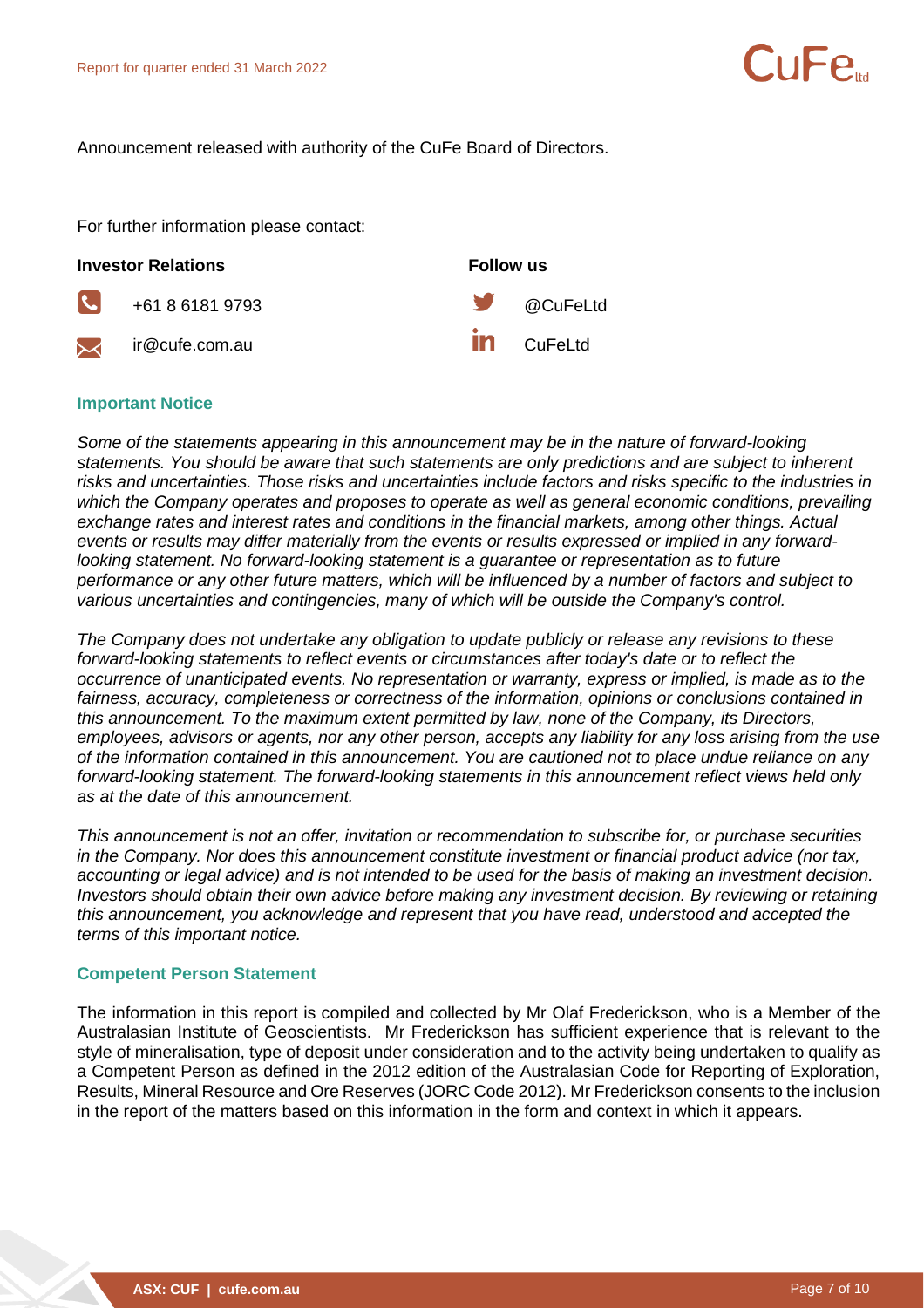

Schedule of tenement interests of the Company and its subsidiary entities as at 31 March 2022 (including details of tenements acquired and disposed of during the quarter)

| <b>Tenement</b><br>reference | <b>Project &amp; Location</b>      | <b>Acquired</b><br>Interest<br>during the<br>quarter | <b>Disposed</b><br>Interest<br>during the<br>quarter | Interest at<br>end of<br>quarter | <b>Notes</b>   |
|------------------------------|------------------------------------|------------------------------------------------------|------------------------------------------------------|----------------------------------|----------------|
| M53/971-I                    | Wiluna West - Western Australia    | $\overline{\phantom{a}}$                             | $\blacksquare$                                       | 60%                              | 1              |
| M53/972-I                    | Wiluna West - Western Australia    | $\blacksquare$                                       |                                                      | 60%                              | 1              |
| M53/1018-I                   | Wiluna West - Western Australia    | $\overline{a}$                                       | $\overline{\phantom{a}}$                             | 60%                              | 1              |
| M53/1078-I                   | Wiluna West - Western Australia    | $\overline{a}$                                       |                                                      | 60%                              | 1              |
| L53/115                      | Wiluna West - Western Australia    | $\frac{1}{2}$                                        | $\blacksquare$                                       | 60%                              | 1              |
| L53/146                      | Wiluna West - Western Australia    | $\overline{a}$                                       | $\blacksquare$                                       | 60%                              | 1              |
| <b>MLN1163</b>               | Yarram - Northern Territory        | $\overline{\phantom{0}}$                             | $\overline{\phantom{a}}$                             | 50%                              | $\overline{2}$ |
| <b>ELR125</b>                | Yarram - Northern Territory        | $\blacksquare$                                       | $\overline{\phantom{a}}$                             | 50%                              | $\overline{2}$ |
| <b>ELR146</b>                | Yarram - Northern Territory        | $\blacksquare$                                       |                                                      | 50%                              | $\overline{2}$ |
| EL 26595                     | Tennant Creek - Northern Territory | $\blacksquare$                                       | $\blacksquare$                                       | 60%                              | 3              |
| EL 28777                     | Tennant Creek - Northern Territory | $\blacksquare$                                       | $\overline{\phantom{a}}$                             | 60%                              | 3              |
| EL 28913                     | Tennant Creek - Northern Territory | $\overline{\phantom{a}}$                             |                                                      | 60%                              | 3              |
| EL 29012                     | Tennant Creek - Northern Territory | $\blacksquare$                                       | $\overline{\phantom{a}}$                             | 60%                              | 3              |
| EL 29488                     | Tennant Creek - Northern Territory | $\blacksquare$                                       | $\overline{\phantom{a}}$                             | 60%                              | 3              |
| EL 30488                     | Tennant Creek - Northern Territory | $\blacksquare$                                       | $\overline{\phantom{a}}$                             | 60%                              | 3              |
| EL 30614                     | Tennant Creek - Northern Territory | $\blacksquare$                                       | $\blacksquare$                                       | 60%                              | 3              |
| EL 31249                     | Tennant Creek - Northern Territory | $\qquad \qquad \blacksquare$                         |                                                      | 60%                              | 3              |
| EL 32001                     | Tennant Creek - Northern Territory | $\blacksquare$                                       | $\blacksquare$                                       | 60%                              | 3              |
| ML 23969                     | Tennant Creek - Northern Territory | $\blacksquare$                                       | $\overline{\phantom{a}}$                             | 60%                              | 3              |
| ML 29917                     | Tennant Creek - Northern Territory | $\blacksquare$                                       | $\overline{\phantom{a}}$                             | 60%                              | 3              |
| ML 29919                     | Tennant Creek - Northern Territory | $\blacksquare$                                       | $\overline{\phantom{a}}$                             | 60%                              | 3              |
| ML 30714                     | Tennant Creek - Northern Territory | $\overline{\phantom{a}}$                             | $\overline{\phantom{a}}$                             | 60%                              | 3              |
| ML 30745                     | Tennant Creek - Northern Territory |                                                      |                                                      | 60%                              | 3              |
| ML 30783                     | Tennant Creek - Northern Territory |                                                      |                                                      | 60%                              | $\mathbf{3}$   |
| ML 30873                     | Tennant Creek - Northern Territory | $\blacksquare$                                       | $\overline{\phantom{a}}$                             | 60%                              | 3              |
| ML 31021                     | Tennant Creek - Northern Territory | $\overline{\phantom{a}}$                             | $\overline{\phantom{a}}$                             | 60%                              | 3              |
| ML 31023                     | Tennant Creek - Northern Territory |                                                      |                                                      | 60%                              | 3              |
| <b>MLC 21</b>                | Tennant Creek - Northern Territory | $\overline{\phantom{a}}$                             |                                                      | 60%                              | 3              |
| <b>MLC 323</b>               | Tennant Creek - Northern Territory | $\overline{\phantom{a}}$                             | $\overline{\phantom{a}}$                             | 60%                              | 3              |
| <b>MLC 324</b>               | Tennant Creek - Northern Territory | $\blacksquare$                                       | $\blacksquare$                                       | 60%                              | $\mathfrak{B}$ |
| <b>MLC 325</b>               | Tennant Creek - Northern Territory | $\overline{\phantom{a}}$                             | $\overline{\phantom{a}}$                             | 60%                              | 3              |
| <b>MLC 326</b>               | Tennant Creek - Northern Territory |                                                      |                                                      | 60%                              | 3              |
| <b>MLC 327</b>               | Tennant Creek - Northern Territory |                                                      |                                                      | 60%                              | 3              |
| <b>MLC 506</b>               | Tennant Creek - Northern Territory | $\overline{\phantom{a}}$                             | $\overline{\phantom{a}}$                             | 60%                              | 3              |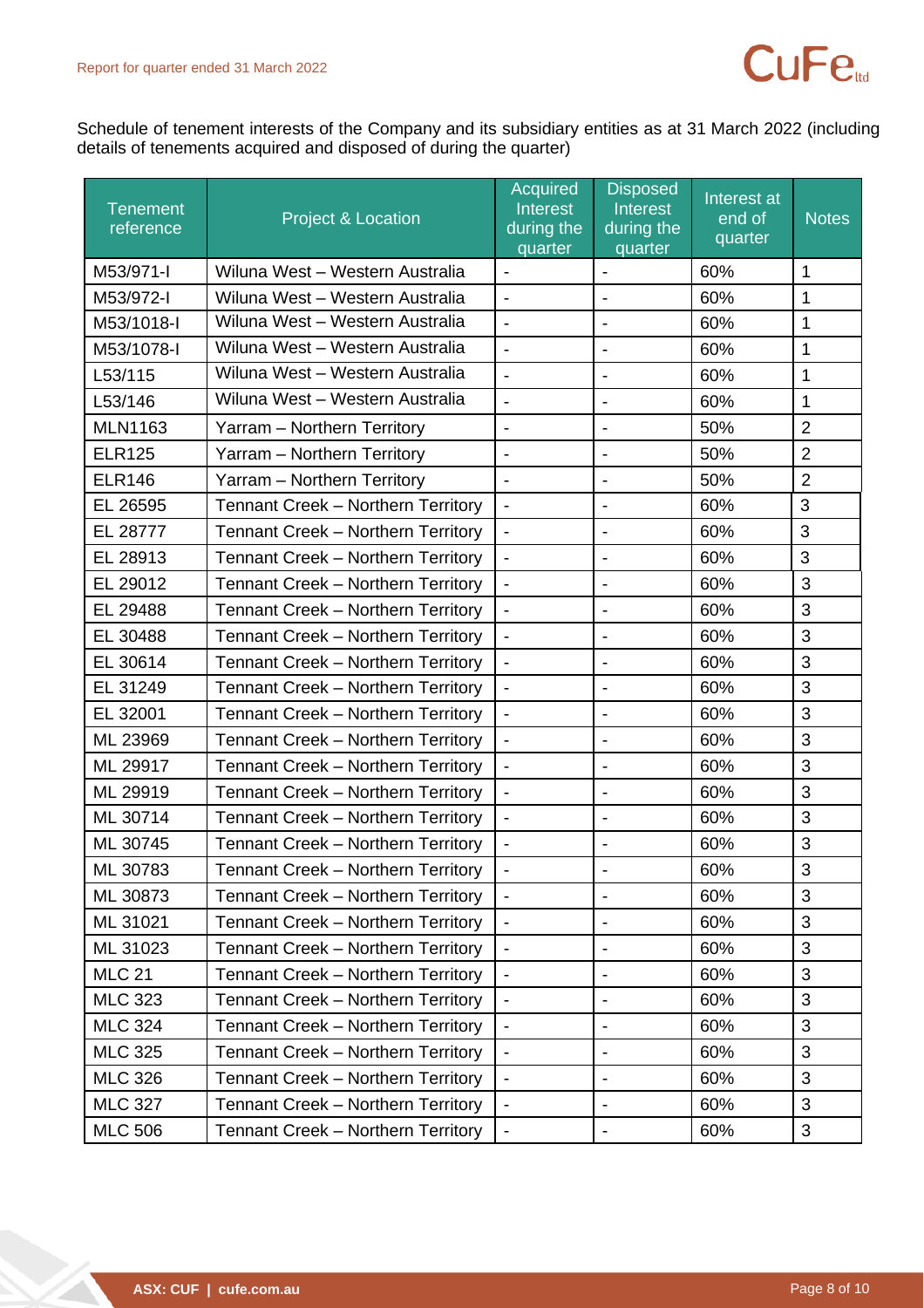# **CuFe**

| <b>MLC 69</b>                                                                                                                                                                                                                                                                                                                                                                                                                  | Tennant Creek - Northern Territory                                                                                                                                                                       | $\overline{\phantom{a}}$ |                              | 60%  | 3              |
|--------------------------------------------------------------------------------------------------------------------------------------------------------------------------------------------------------------------------------------------------------------------------------------------------------------------------------------------------------------------------------------------------------------------------------|----------------------------------------------------------------------------------------------------------------------------------------------------------------------------------------------------------|--------------------------|------------------------------|------|----------------|
| <b>MLC 70</b>                                                                                                                                                                                                                                                                                                                                                                                                                  | Tennant Creek - Northern Territory                                                                                                                                                                       | $\blacksquare$           |                              | 60%  | 3              |
| <b>MLC 78</b>                                                                                                                                                                                                                                                                                                                                                                                                                  | Tennant Creek - Northern Territory                                                                                                                                                                       | $\blacksquare$           | $\overline{\phantom{0}}$     | 60%  | 3              |
| <b>MLC 85</b>                                                                                                                                                                                                                                                                                                                                                                                                                  | <b>Tennant Creek - Northern Territory</b>                                                                                                                                                                | $\overline{\phantom{a}}$ |                              | 60%  | 3              |
| <b>MLC 86</b>                                                                                                                                                                                                                                                                                                                                                                                                                  | <b>Tennant Creek - Northern Territory</b>                                                                                                                                                                | $\overline{\phantom{a}}$ |                              | 60%  | 3              |
| <b>MLC 87</b>                                                                                                                                                                                                                                                                                                                                                                                                                  | Tennant Creek - Northern Territory                                                                                                                                                                       | $\blacksquare$           |                              | 60%  | 3              |
| <b>MLC 88</b>                                                                                                                                                                                                                                                                                                                                                                                                                  | Tennant Creek - Northern Territory                                                                                                                                                                       | $\blacksquare$           |                              | 60%  | 3              |
| <b>MLC 89</b>                                                                                                                                                                                                                                                                                                                                                                                                                  | <b>Tennant Creek - Northern Territory</b>                                                                                                                                                                | $\blacksquare$           | $\overline{\phantom{a}}$     | 60%  | 3              |
| <b>MLC 90</b>                                                                                                                                                                                                                                                                                                                                                                                                                  | Tennant Creek - Northern Territory                                                                                                                                                                       | $\overline{\phantom{a}}$ |                              | 60%  | 3              |
| <b>MLC 96</b>                                                                                                                                                                                                                                                                                                                                                                                                                  | Tennant Creek - Northern Territory                                                                                                                                                                       | $\overline{\phantom{a}}$ |                              | 60%  | 3              |
| <b>MLC 97</b>                                                                                                                                                                                                                                                                                                                                                                                                                  | Tennant Creek - Northern Territory                                                                                                                                                                       | $\overline{\phantom{a}}$ |                              | 60%  | 3              |
| E52/1668                                                                                                                                                                                                                                                                                                                                                                                                                       | Peak Hill - Western Australia                                                                                                                                                                            | $\blacksquare$           | $\overline{\phantom{a}}$     | 20%  | $\overline{4}$ |
| E52/1678                                                                                                                                                                                                                                                                                                                                                                                                                       | Peak Hill - Western Australia                                                                                                                                                                            | $\blacksquare$           |                              | 20%  | $\overline{4}$ |
| E52/1722                                                                                                                                                                                                                                                                                                                                                                                                                       | Peak Hill - Western Australia                                                                                                                                                                            | $\blacksquare$           |                              | 20%  | 5              |
| E52/1730                                                                                                                                                                                                                                                                                                                                                                                                                       | Peak Hill - Western Australia                                                                                                                                                                            | $\blacksquare$           |                              | 20%  | $\overline{4}$ |
| P52/1538                                                                                                                                                                                                                                                                                                                                                                                                                       | Peak Hill - Western Australia                                                                                                                                                                            | $\blacksquare$           |                              | 20%  | $\overline{4}$ |
| P52/1539                                                                                                                                                                                                                                                                                                                                                                                                                       | Peak Hill - Western Australia                                                                                                                                                                            | $\blacksquare$           | $\qquad \qquad \blacksquare$ | 20%  | $\overline{4}$ |
| P52/1494                                                                                                                                                                                                                                                                                                                                                                                                                       | Forrest - Western Australia                                                                                                                                                                              | $\blacksquare$           |                              | 20%  | 6              |
| P52/1495                                                                                                                                                                                                                                                                                                                                                                                                                       | Forrest - Western Australia                                                                                                                                                                              |                          |                              | 20%  | 6              |
| P52/1496                                                                                                                                                                                                                                                                                                                                                                                                                       | Forrest - Western Australia                                                                                                                                                                              | $\blacksquare$           |                              | 20%  | 6              |
| E29/640                                                                                                                                                                                                                                                                                                                                                                                                                        | Mt Ida - Western Australia                                                                                                                                                                               | $\overline{\phantom{a}}$ |                              | 100% | $\overline{7}$ |
| M29/2                                                                                                                                                                                                                                                                                                                                                                                                                          | Mt Ida - Western Australia                                                                                                                                                                               | $\overline{\phantom{a}}$ | $\overline{\phantom{a}}$     | 100% | $\overline{7}$ |
| M29/165                                                                                                                                                                                                                                                                                                                                                                                                                        | Mt Ida - Western Australia                                                                                                                                                                               | $\overline{\phantom{a}}$ | $\overline{\phantom{a}}$     | 100% | $\overline{7}$ |
| M29/422                                                                                                                                                                                                                                                                                                                                                                                                                        | Mt Ida - Western Australia                                                                                                                                                                               | $\overline{\phantom{a}}$ | $\blacksquare$               | 100% | $\overline{7}$ |
| <b>NOTES:</b>                                                                                                                                                                                                                                                                                                                                                                                                                  |                                                                                                                                                                                                          |                          |                              |      |                |
| 1<br>(iron ore rights).                                                                                                                                                                                                                                                                                                                                                                                                        | CUF (via Wiluna FE Pty Ltd) holds a 60% interest in the Mining Rights Agreement over the Wiluna West JWD deposit                                                                                         |                          |                              |      |                |
| $\overline{c}$                                                                                                                                                                                                                                                                                                                                                                                                                 | CUF (via Yarram FE Pty Ltd) holds a 50% interest in Gold Valley Iron and Manganese Pty Ltd, the owner of the iron<br>ore rights over the Yarram Project.                                                 |                          |                              |      |                |
| CUF (via CuFe Tennant Creek Pty Ltd) holds a 60% interest in copper / gold assets at the Tennant Creek Project in<br>the Northern Territory from Gecko Mining Company Pty Ltd (GMC). CUF and GMC have formed an unincorporated<br>3<br>joint venture in respect of the Tennant Creek Project tenements. CUF is the manager of the joint venture. CUF will<br>pay the first \$10,000,000 of joint venture expenditure incurred. |                                                                                                                                                                                                          |                          |                              |      |                |
| Billabong (Operator), ALY and SFR hold various mineral rights under various earn in agreements for an 80% interest<br>in the tenements. CUF (via Jackson Minerals) holds the remaining 20% interest in all minerals free carried to decision<br>4<br>to mine.                                                                                                                                                                  |                                                                                                                                                                                                          |                          |                              |      |                |
| 5                                                                                                                                                                                                                                                                                                                                                                                                                              | SFR (Operator) and ALY hold various mineral rights for an 80% interest in the tenement. CUF (via Jackson Minerals)<br>holds the remaining 20% interest in all minerals free carried to decision to mine. |                          |                              |      |                |
| 6                                                                                                                                                                                                                                                                                                                                                                                                                              | AUR (Operator) holds an 80% interest in all minerals. CUF (via Jackson Minerals) holds the remaining 20% interest<br>in all minerals free carried to decision to mine.                                   |                          |                              |      |                |
| 7<br>Agreement.                                                                                                                                                                                                                                                                                                                                                                                                                | CUF holds 100% interest in iron ore rights over the Mt Ida Project tenements via the Mt Ida Iron Ore Rights Sale                                                                                         |                          |                              |      |                |

×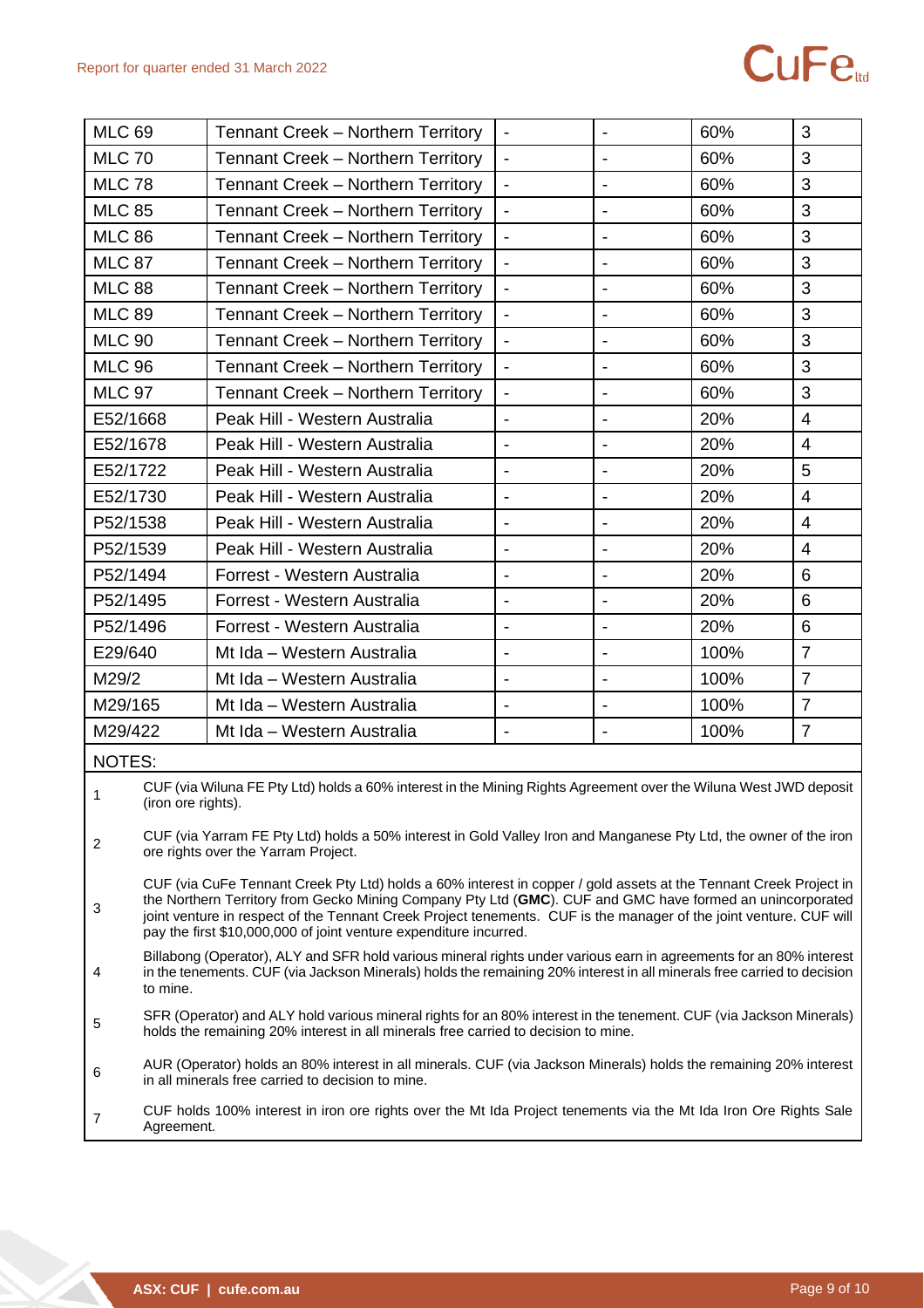

The mining tenements with beneficial interest held in farm-in/farm-out agreements at the end of each quarter (including details of beneficial interests acquired and disposed of during the quarter).

|            | Farm-in/out<br>Agreement and<br><b>Tenement</b><br>reference                                                                                                                                                                                                                                                                  | <b>Project &amp; Location</b>  | Acquired<br><i>interest</i><br>during the<br>quarter | <b>Disposed</b><br><b>Interest</b><br>during the<br>quarter | Interest<br>at end of<br>quarter | <b>Notes</b> |  |
|------------|-------------------------------------------------------------------------------------------------------------------------------------------------------------------------------------------------------------------------------------------------------------------------------------------------------------------------------|--------------------------------|------------------------------------------------------|-------------------------------------------------------------|----------------------------------|--------------|--|
| E51/1033-I |                                                                                                                                                                                                                                                                                                                               | Morck Well - Western Australia |                                                      |                                                             | 20%                              | 1, 2, 3      |  |
| E52/1613-I |                                                                                                                                                                                                                                                                                                                               | Morck Well - Western Australia |                                                      |                                                             | 20%                              | 1, 2, 3      |  |
| E52/1672-I |                                                                                                                                                                                                                                                                                                                               | Morck Well - Western Australia |                                                      |                                                             | <b>20%</b>                       | 1, 2, 3      |  |
|            | NOTES:                                                                                                                                                                                                                                                                                                                        |                                |                                                      |                                                             |                                  |              |  |
|            | AUR (Operator) hold 80% in all minerals and CUF (via Jackson Minerals Pty Ltd) holds 20% interest in all minerals.                                                                                                                                                                                                            |                                |                                                      |                                                             |                                  |              |  |
| 2          | AUR to pay PepinNini Robinson Range Pty Ltd a 0.8% gross revenue royalty from the sale or disposal of iron ore.                                                                                                                                                                                                               |                                |                                                      |                                                             |                                  |              |  |
| 3          | Sandfire Farm-in: Subject to a Farm-in Letter Agreement between SFR, AUR and CUF. If SFR makes a Discovery<br>on the tenements and a JV is formed then the interests in the tenements will be 70% SFR, 24% AUR and 6% CUF.<br>Full details of the agreement are described in the AUR ASX announcement dated 27 February 2018. |                                |                                                      |                                                             |                                  |              |  |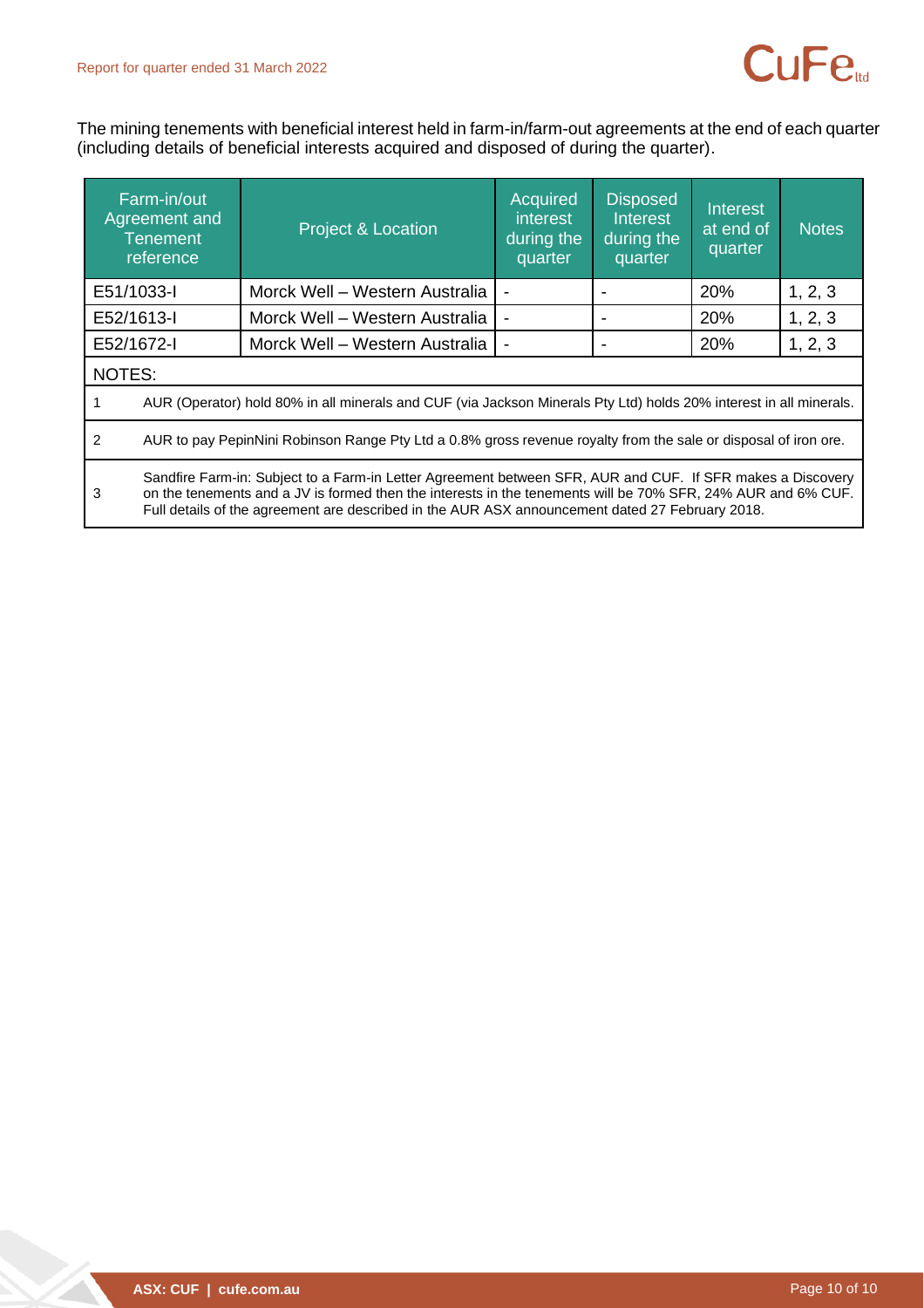# **Appendix 5B**

# **Mining exploration entity or oil and gas exploration entity quarterly cash flow report**

| Name of entity |                                   |
|----------------|-----------------------------------|
| CuFe Ltd       |                                   |
| ABN            | Quarter ended ("current quarter") |
| 31 112 731 638 | 31 March 2022                     |

|     | <b>Consolidated statement of cash flows</b>       | <b>Current quarter</b><br>\$A'000 | Year to date<br>(9 months)<br>\$A'000 |
|-----|---------------------------------------------------|-----------------------------------|---------------------------------------|
| 1.  | Cash flows from operating activities              |                                   |                                       |
| 1.1 | Receipts from customers                           | 8,932                             | 18,445                                |
| 1.2 | Payments for                                      |                                   |                                       |
|     | exploration & evaluation<br>(a)                   | (282)                             | (869)                                 |
|     | (b)<br>development                                | (121)                             | (780)                                 |
|     | (c)<br>production                                 | (5,713)                           | (16, 499)                             |
|     | (d)<br>staff costs                                | (365)                             | (1,214)                               |
|     | administration and corporate costs<br>(e)         | (340)                             | (2,811)                               |
| 1.3 | Dividends received (see note 3)                   |                                   |                                       |
| 1.4 | Interest received                                 | 2                                 | 26                                    |
| 1.5 | Interest and other costs of finance paid          | (111)                             | (336)                                 |
| 1.6 | Income taxes paid                                 |                                   | (79)                                  |
| 1.7 | Government grants and tax incentives              |                                   |                                       |
| 1.8 | Other (provide details if material):              |                                   |                                       |
|     | (a) Funds transferred to security deposit         |                                   | (180)                                 |
|     | (b) Funds transferred to restricted cash          |                                   | (360)                                 |
|     | (c) Reimbursement of funds from JV partner        | 220                               | 720                                   |
| 1.9 | Net cash from / (used in) operating<br>activities | 2,222                             | (3,937)                               |

|     |     | Cash flows from investing activities |       |         |
|-----|-----|--------------------------------------|-------|---------|
| 2.1 |     | Payments to acquire or for:          |       |         |
|     | (a) | entities                             | -     |         |
|     | (b) | tenements                            | (110) | (3,601) |
|     | (C) | property, plant and equipment        | -     | (4)     |
|     | (d) | exploration & evaluation             | -     |         |
|     | (e) | investments                          | -     |         |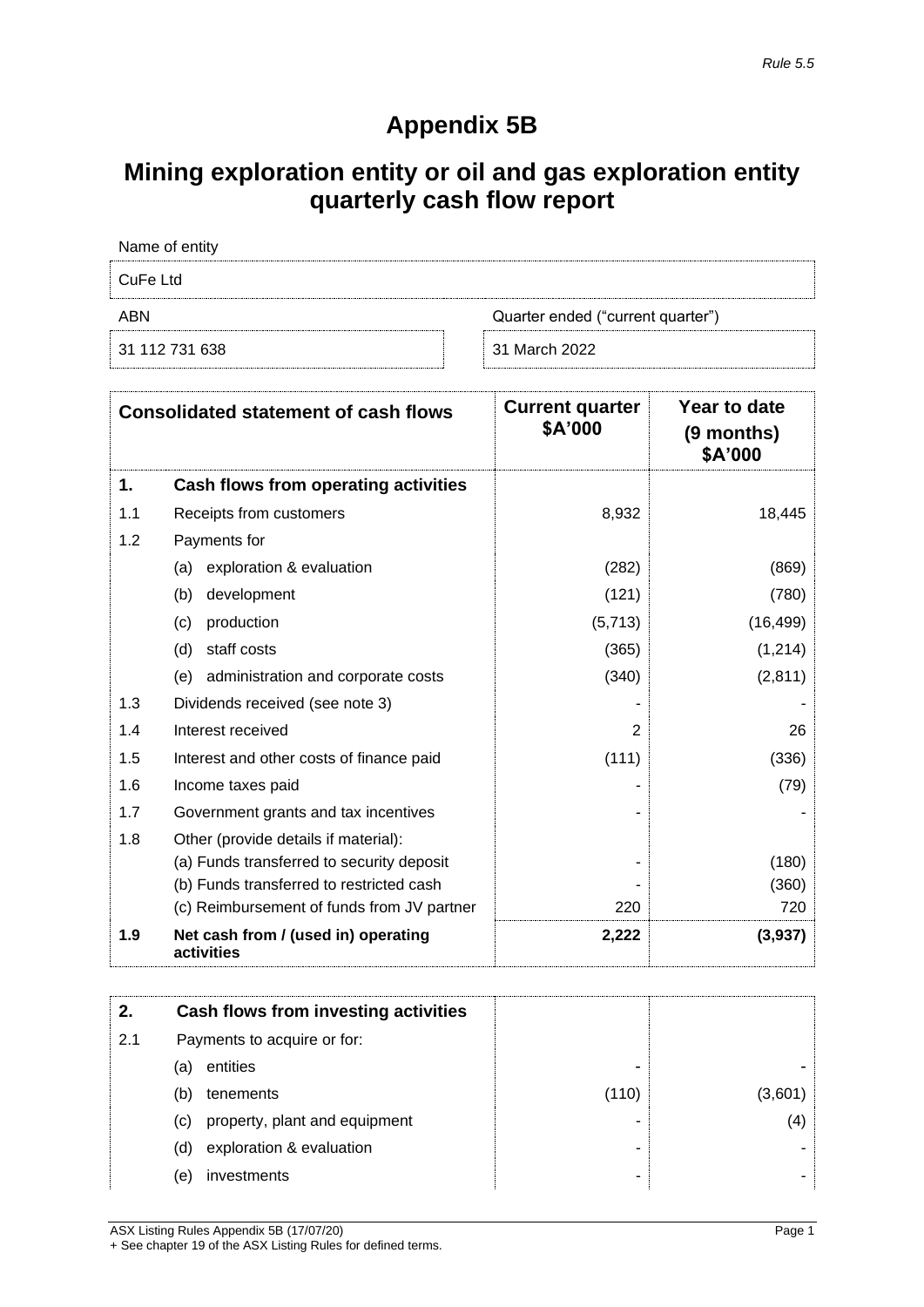|                  | <b>Consolidated statement of cash flows</b>                                                                                                         | <b>Current quarter</b><br>\$A'000 | Year to date<br>(9 months)<br>\$A'000 |
|------------------|-----------------------------------------------------------------------------------------------------------------------------------------------------|-----------------------------------|---------------------------------------|
|                  | (f)<br>other non-current assets                                                                                                                     |                                   |                                       |
| $2.2\phantom{0}$ | Proceeds from the disposal of:                                                                                                                      |                                   |                                       |
|                  | entities<br>(a)                                                                                                                                     |                                   |                                       |
|                  | (b)<br>tenements                                                                                                                                    |                                   | 575                                   |
|                  | property, plant and equipment<br>(c)                                                                                                                |                                   |                                       |
|                  | (d)<br>investments                                                                                                                                  |                                   |                                       |
|                  | other non-current assets<br>(e)                                                                                                                     |                                   |                                       |
| 2.3              | Cash flows from loans to other entities                                                                                                             |                                   |                                       |
| 2.4              | Dividends received (see note 3)                                                                                                                     |                                   |                                       |
| 2.5              | Other (provide details if material):<br>(i) Refund previous cash payment to acquire<br>additional 9% interest in JWD Project (settled<br>in shares) |                                   | 1,000                                 |
|                  | (ii) Refund of previous cash consideration<br>advanced on decision to mine (settled in<br>shares)                                                   |                                   | 250                                   |
|                  | (iii) JWD JV right to mine payment                                                                                                                  |                                   | (1,080)                               |
| 2.6              | Net cash from / (used in) investing<br>activities                                                                                                   | (110)                             | (2,860)                               |

| 3.   | Cash flows from financing activities                                                       |         |         |
|------|--------------------------------------------------------------------------------------------|---------|---------|
| 3.1  | Proceeds from issues of equity securities<br>(excluding convertible debt securities)       |         | 5,000   |
| 3.2  | Proceeds from issue of convertible debt<br>securities                                      |         |         |
| 3.3  | Proceeds from exercise of options                                                          |         | 355     |
| 3.4  | Transaction costs related to issues of equity<br>securities or convertible debt securities |         | (408)   |
| 3.5  | Proceeds from borrowings                                                                   |         | 6,117   |
| 3.6  | Repayment of borrowings                                                                    | (1,456) | (5,598) |
| 3.7  | Transaction costs related to loans and<br>borrowings                                       |         |         |
| 3.8  | Dividends paid                                                                             |         |         |
| 3.9  | Other (provide details if material):                                                       |         |         |
|      | (i) Cash flows from hedging transactions<br>closed                                         | 675     | 4,818   |
| 3.10 | Net cash from / (used in) financing<br>activities                                          | (781)   | 10,284  |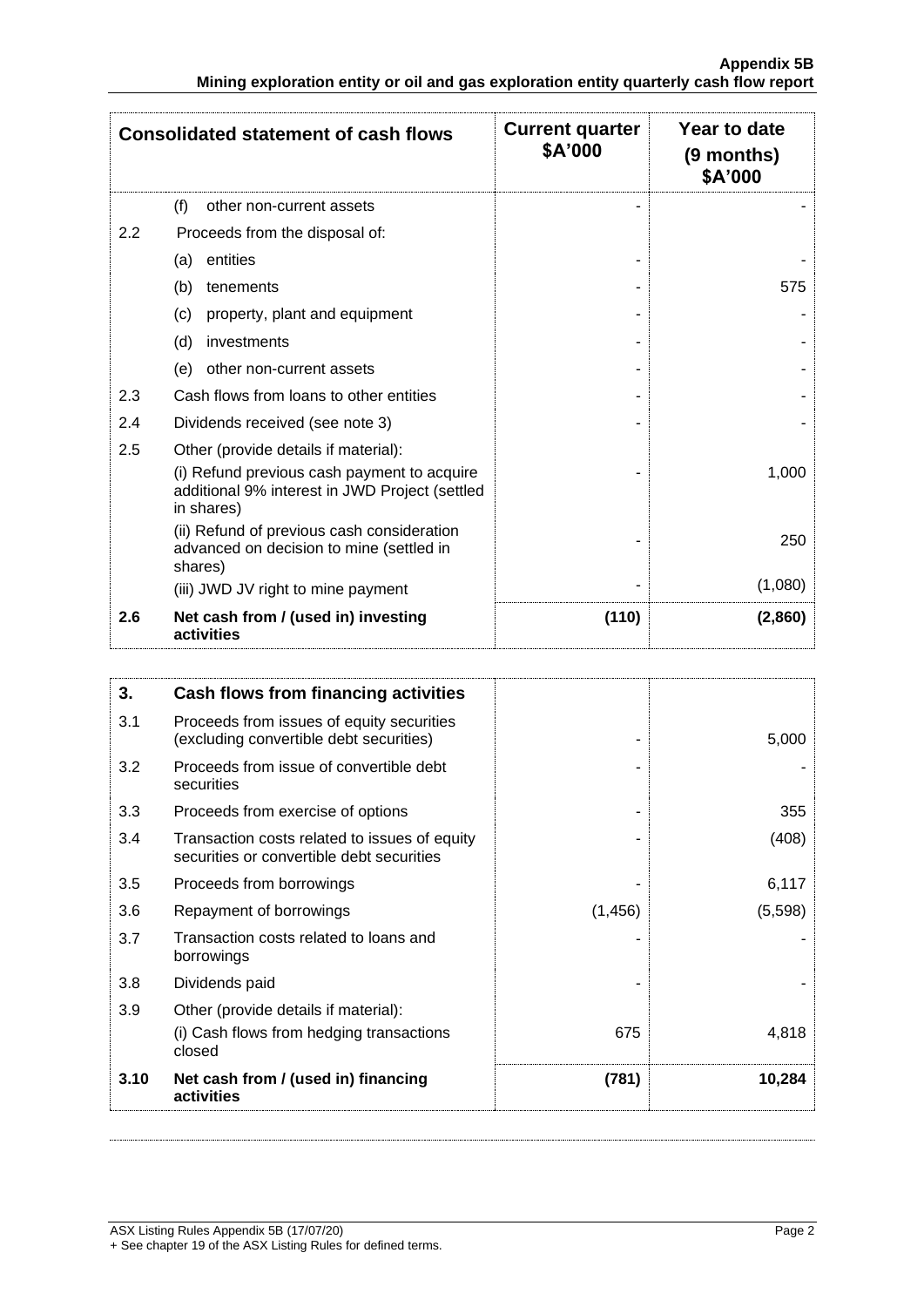|     | <b>Consolidated statement of cash flows</b>                              | <b>Current quarter</b><br>\$A'000 | Year to date<br>(9 months)<br>\$A'000 |
|-----|--------------------------------------------------------------------------|-----------------------------------|---------------------------------------|
| 4.  | Net increase / (decrease) in cash and<br>cash equivalents for the period |                                   |                                       |
| 4.1 | Cash and cash equivalents at beginning of<br>period                      | 8,000                             | 5,831                                 |
| 4.2 | Net cash from / (used in) operating activities<br>(item 1.9 above)       | 2,222                             | (3,937)                               |
| 4.3 | Net cash from / (used in) investing activities<br>(item 2.6 above)       | (110)                             | (2,860)                               |
| 4.4 | Net cash from / (used in) financing activities<br>item 3.10 above)       | (781)                             | 10.284                                |
| 4.5 | Effect of movement in exchange rates on<br>cash held                     | (13)                              |                                       |
| 4.6 | Cash and cash equivalents at end of<br>period                            | 9,318                             | 9,318                                 |

#### Note:

As detailed in the Company's 2021 Annual Report, the Wiluna Iron Joint Venture is accounted for as a joint operation and therefore, CUF Group has accounted for its share of assets, liabilities and expenses of the joint venture on a proportionate basis. Cashflows reported in this Appendix 5B are similarly reported on this proportionate basis. CUF holds a 60% interest in the Wiluna Iron Joint Venture.

| 5.  | Reconciliation of cash and cash<br>equivalents<br>at the end of the quarter (as shown in the<br>consolidated statement of cash flows) to the<br>related items in the accounts | <b>Current quarter</b><br>\$A'000 | <b>Previous quarter</b><br>\$A'000 |
|-----|-------------------------------------------------------------------------------------------------------------------------------------------------------------------------------|-----------------------------------|------------------------------------|
| 5.1 | <b>Bank balances</b>                                                                                                                                                          | 9.318                             | 8.000                              |
| 5.2 | Call deposits                                                                                                                                                                 |                                   |                                    |
| 5.3 | <b>Bank overdrafts</b>                                                                                                                                                        |                                   |                                    |
| 5.4 | Other (provide details)                                                                                                                                                       | ۰                                 |                                    |
| 5.5 | Cash and cash equivalents at end of<br>quarter (should equal item 4.6 above)                                                                                                  | 9,318                             | 8,000                              |

| 6.                                                                                                                                                          | Payments to related parties of the entity and their<br>associates                          | <b>Current quarter</b><br><b>\$A'000</b> |  |  |
|-------------------------------------------------------------------------------------------------------------------------------------------------------------|--------------------------------------------------------------------------------------------|------------------------------------------|--|--|
| 6.1                                                                                                                                                         | Aggregate amount of payments to related parties and their<br>associates included in item 1 | 163                                      |  |  |
| 6.2                                                                                                                                                         | Aggregate amount of payments to related parties and their<br>associates included in item 2 |                                          |  |  |
| Note: if any amounts are shown in items 6.1 or 6.2, your quarterly activity report must include a description of, and an<br>explanation for, such payments. |                                                                                            |                                          |  |  |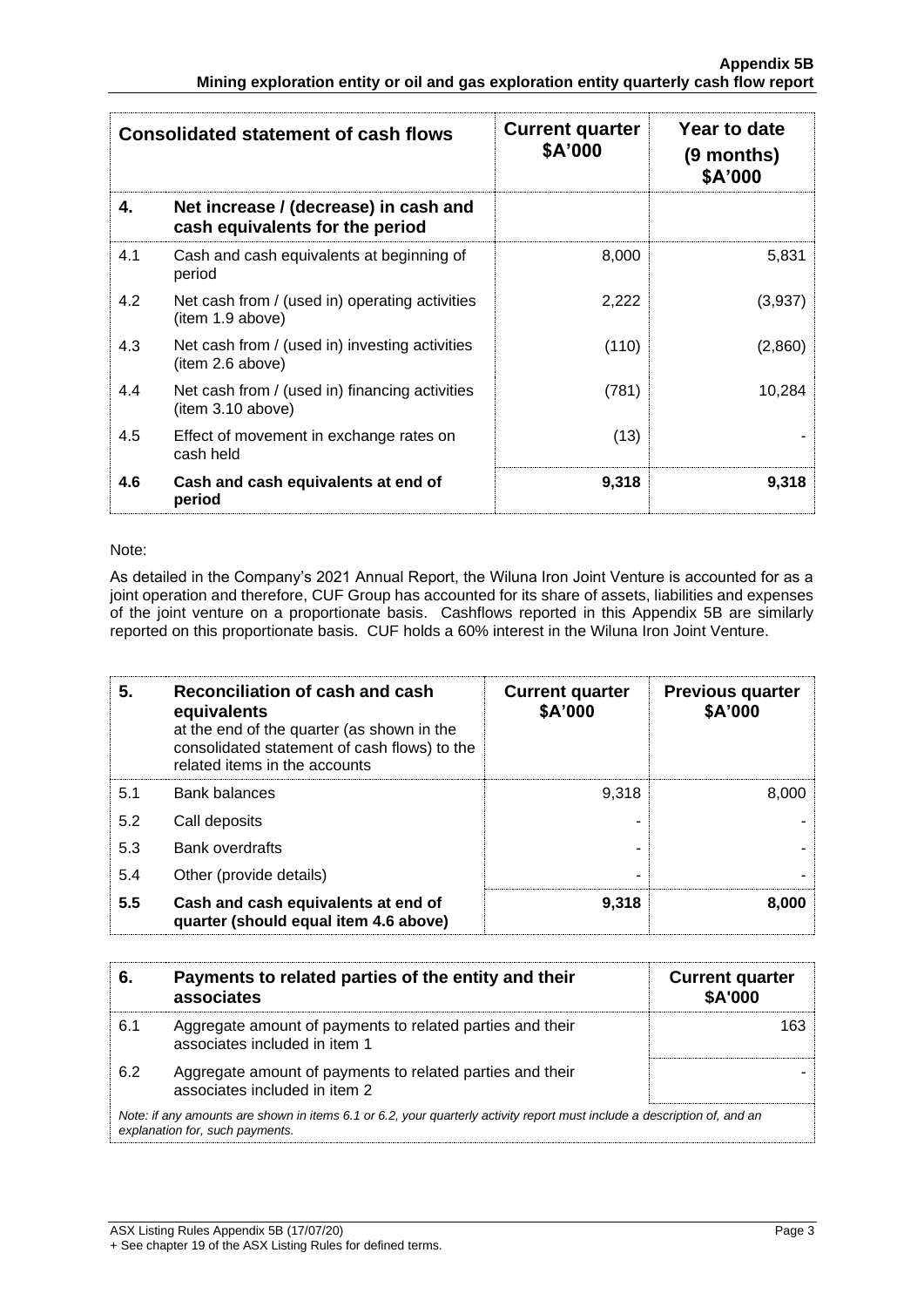| 7.  | <b>Financing facilities</b><br>Note: the term "facility' includes all forms of financing<br>arrangements available to the entity.<br>Add notes as necessary for an understanding of the<br>sources of finance available to the entity.                                                                                                               | <b>Total facility</b><br>amount at quarter<br>end<br>\$A'000 | Amount drawn at<br>quarter end<br>\$A'000 |  |  |
|-----|------------------------------------------------------------------------------------------------------------------------------------------------------------------------------------------------------------------------------------------------------------------------------------------------------------------------------------------------------|--------------------------------------------------------------|-------------------------------------------|--|--|
| 7.1 | Loan facilities                                                                                                                                                                                                                                                                                                                                      | $556^{(a)}$                                                  | $556^{(a)}$                               |  |  |
| 7.2 | Credit standby arrangements                                                                                                                                                                                                                                                                                                                          |                                                              |                                           |  |  |
| 7.3 | Other (please specify)                                                                                                                                                                                                                                                                                                                               | $2,403^{(b)}$                                                | $_-(b)$                                   |  |  |
| 7.4 | <b>Total financing facilities</b>                                                                                                                                                                                                                                                                                                                    | 2,959                                                        | 556                                       |  |  |
| 7.5 | Unused financing facilities available at quarter end<br>2,403                                                                                                                                                                                                                                                                                        |                                                              |                                           |  |  |
| 7.6 | Include in the box below a description of each facility above, including the lender, interest<br>rate, maturity date and whether it is secured or unsecured. If any additional financing<br>facilities have been entered into or are proposed to be entered into after quarter end,<br>include a note providing details of those facilities as well. |                                                              |                                           |  |  |
|     | (a) As previously advised via announcement dated 27 July 2021, the Company established<br>a USD7.5m prepayment finance facility for the JWD JV to assist in working capital<br>management through its ramp up phase. At 31 March 2022, USD6.75m of this facility has<br>been repaid.                                                                 |                                                              |                                           |  |  |
|     | The amount shown at item 7.1 reflects the AUD-equivalent of CUF's 60% share of the loan<br>amount drawn down including accrued interest.                                                                                                                                                                                                             |                                                              |                                           |  |  |
|     | (b) As announced 12 January 2022, the agreement with Glencore has been restructured to<br>allow further drawdowns of up to USD3m against stock held at port, to assist the Company<br>in management of working capital as required as Operator of the JWD JV.                                                                                        |                                                              |                                           |  |  |
|     | The amount shown at item 7.3 reflects the AUD-equivalent of CUF's 60% share of the<br>further drawdown facility available. This facility has not been drawn down at 31 March<br>2022.                                                                                                                                                                |                                                              |                                           |  |  |

| 8.  | Estimated cash available for future operating activities                                                                                                                                                                        | \$A'000 |  |
|-----|---------------------------------------------------------------------------------------------------------------------------------------------------------------------------------------------------------------------------------|---------|--|
| 8.1 | Net cash from / (used in) operating activities (item 1.9)                                                                                                                                                                       | 2,222   |  |
| 8.2 | (Payments for exploration & evaluation classified as investing<br>activities) (item $2.1(d)$ )                                                                                                                                  |         |  |
| 8.3 | Total relevant outgoings (item $8.1 +$ item $8.2$ )                                                                                                                                                                             | 2.222   |  |
| 8.4 | Cash and cash equivalents at quarter end (item 4.6)                                                                                                                                                                             | 9,318   |  |
| 8.5 | Unused finance facilities available at quarter end (item 7.5)                                                                                                                                                                   | 2,403   |  |
| 8.6 | Total available funding (item $8.4$ + item $8.5$ )                                                                                                                                                                              | 11,722  |  |
| 8.7 | Estimated quarters of funding available (item 8.6 divided by<br>item $8.3$ )                                                                                                                                                    | N/A     |  |
|     | Note: if the entity has reported positive relevant outgoings (ie a net cash inflow) in item 8.3, answer item 8.7 as "N/A".<br>Otherwise, a figure for the estimated quarters of funding available must be included in item 8.7. |         |  |
| 8.8 | If item 8.7 is less than 2 quarters, please provide answers to the following questions:                                                                                                                                         |         |  |
|     | 8.8.1<br>Does the entity expect that it will continue to have the current level of net operating<br>cash flows for the time being and, if not, why not?                                                                         |         |  |
|     | Answer: N/A                                                                                                                                                                                                                     |         |  |